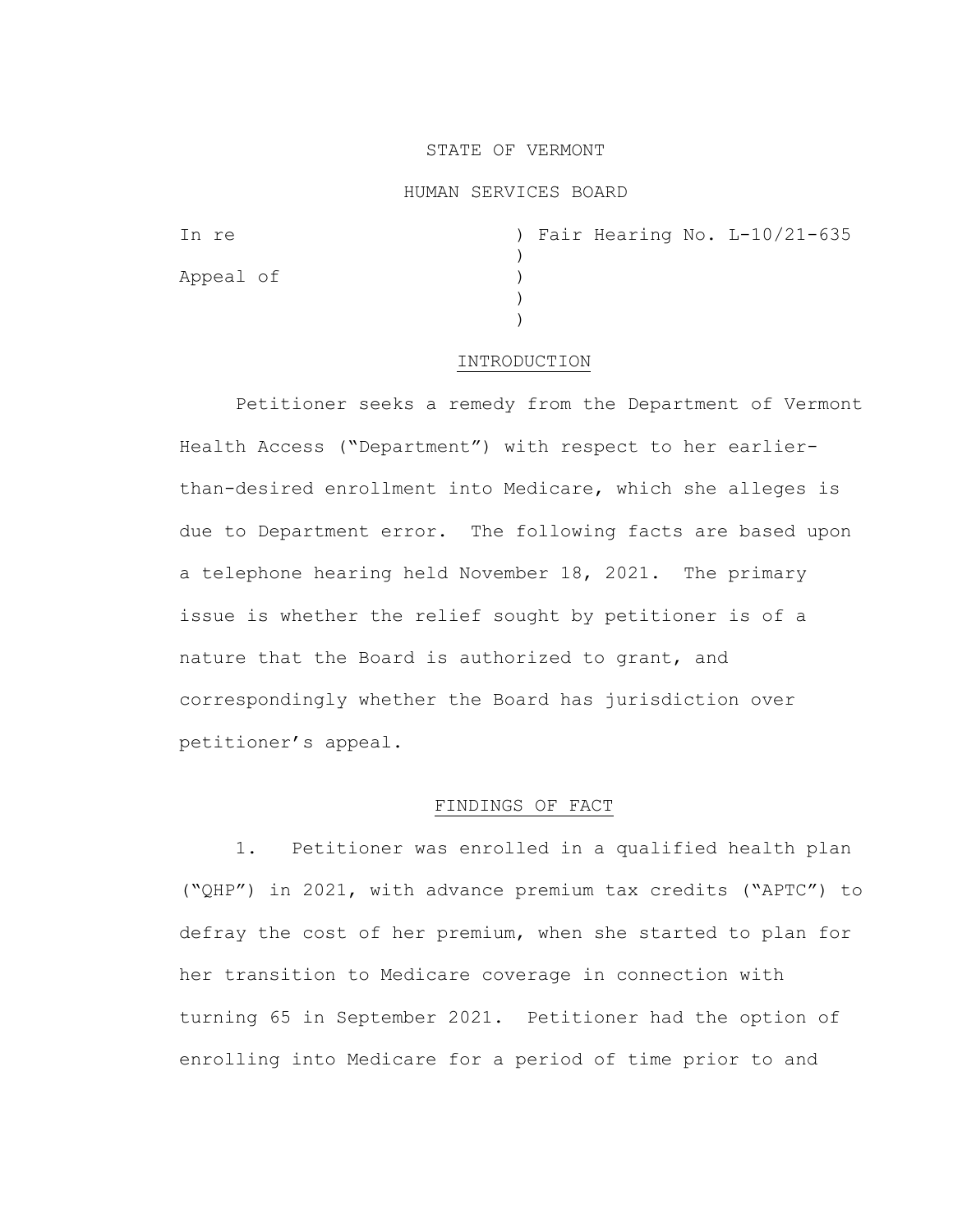after the month she turned 65 – this is referred to as Medicare's "initial enrollment period."<sup>1</sup>

2. As part of this process, petitioner scheduled a meeting with the Social Security Administration ("SSA") for September 16, 2021, to discuss her potential enrollment into Medicare. Petitioner explained in a written submission to the Board that she made this appointment because she had initially been informed, during a Vermont State Health Insurance Program ("SHIP") workshop, that she would lose her eligibility for APTC once she became eligible to enroll into Medicare and when she turned 65. Thus, she was anticipating that she would need to enroll into Medicare during the month of her 65<sup>th</sup> birthday because she would correspondingly need to terminate her QHP, if it became unsubsidized (and therefore unaffordable to her).

3. However, petitioner subsequently discovered that she could delay her Medicare enrollment during her "initial enrollment period," to a month after she turned 65, and still keep her APTC eligibility. Petitioner contacted Vermont Health Connect ("VHC") on August 18, 2021, about her options for keeping her subsidized QHP for as long as possible before

 $1$  It is understood that this period of time is three (3) months before and three (3) months after the month a prospective enrollee turns 65, or a total time period of seven (7) months.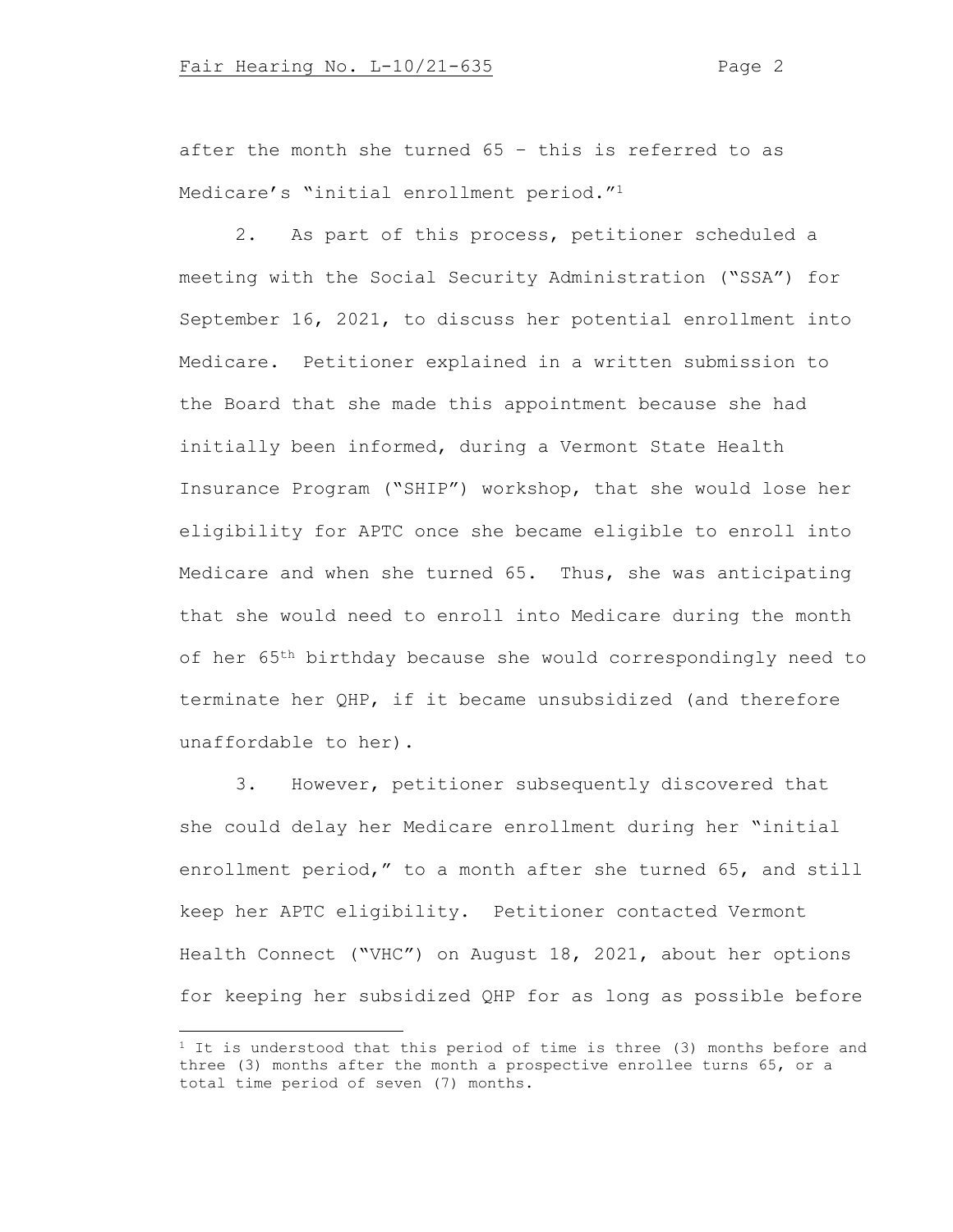her eligibility for Medicare would render her ineligible for APTC. Petitioner was seeking to extend her eligibility for subsidies because she had medical procedures scheduled in October 2021 and had met her QHP deductible for the year already; thus it was financial advantageous for her to remain in her QHP (rather than enrolled in Medicare) so long as the cost of her premium was subsidized.

4. Petitioner indicates that she was informed during the August 18, 2021, conversation with the VHC representative that she could not delay her enrollment into Medicare until later in her "initial enrollment period" without losing her eligibility for APTC. Petitioner further indicates that she expressed her disagreement to the VHC representative and at no point did she inform the representative that she wished to terminate her QHP.

5. However, by notice dated August 25, 2021, VHC notified petitioner that her QHP would be terminated as of September 30, 2021, because she was eligible for Medicare coverage.<sup>2</sup> Petitioner indicates that she also received a notice from her insurance carrier, informing her that her QHP

<sup>2</sup> The notice sent to petitioner appears to cite a rule pertaining to Medicaid eligibility, not QHP eligibility. Although this suggests some confusion on the part of VHC as to the eligibility of individuals on QHPs transitioning to Medicare coverage, it is ultimately not material to the issues presented in this case.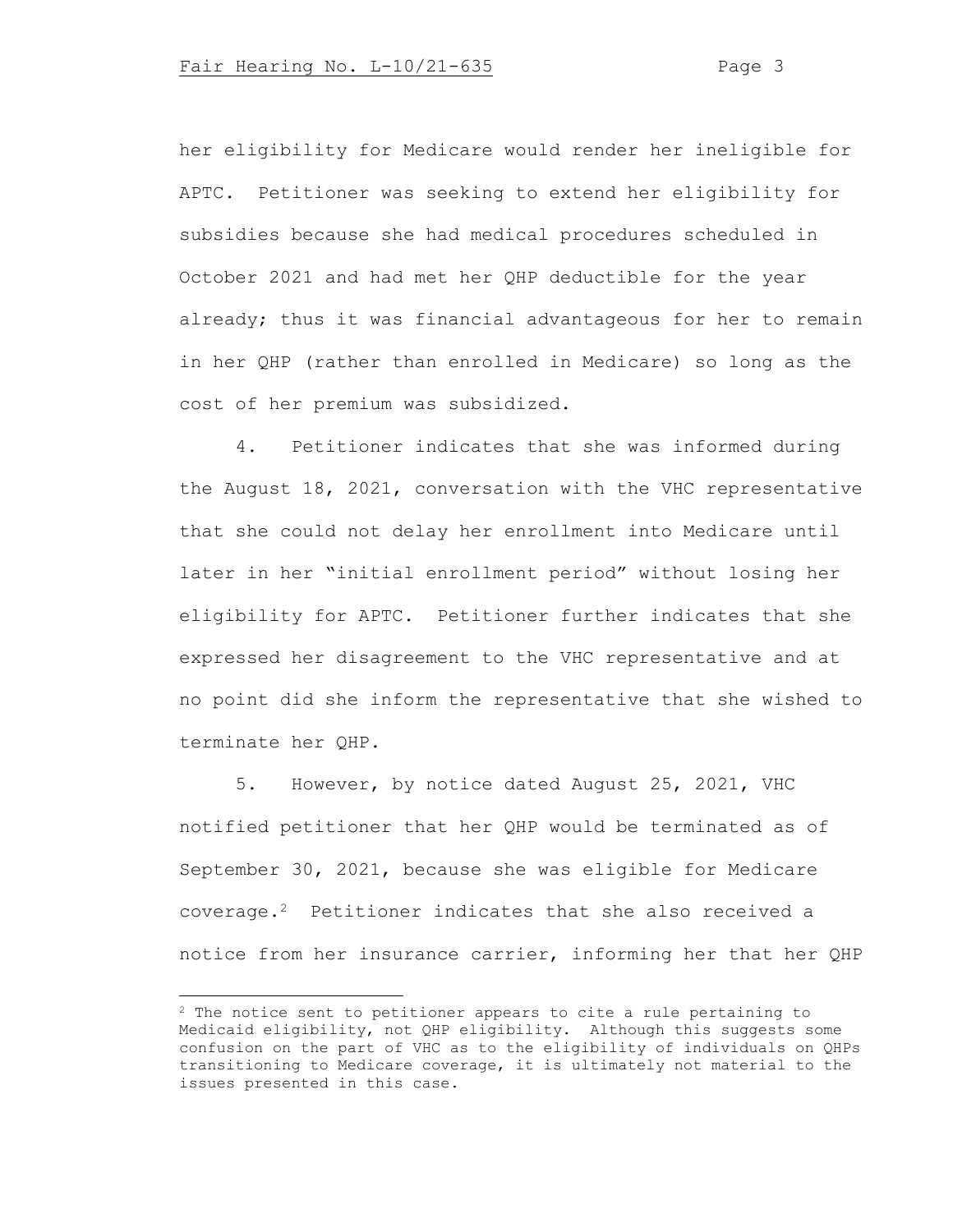coverage was going be terminated effective September 30, 2021.

6. Petitioner then contacted Vermont's Office of the Healthcare Advocate to get advice about her situation. An advocate contacted VHC on her behalf, eventually requesting on September 14, 2021, that petitioner's QHP coverage be reinstated on the assumption that she could maintain her APTC eligibility for three (3) months after the month of her 65<sup>th</sup> birthday. On September 17, 2021, after some email communications between petitioner's advocate and the Department, petitioner's QHP coverage was reinstated so that it would continue into October 2021.

7. In the meantime, petitioner had met with an SSA representative as scheduled, on September 16, 2021, and decided to enroll into Medicare. As petitioner explained at hearing, at that point she did not know whether her QHP coverage would be extended into October, and she was concerned that the only coverage she would have access to was Medicare coverage and, coupled with the fact that rescheduling her appointment with the SSA might have taken several more weeks or even months, petitioner decided to enroll when she had the opportunity to avoid the risk she would be without any coverage beginning October 1, 2021.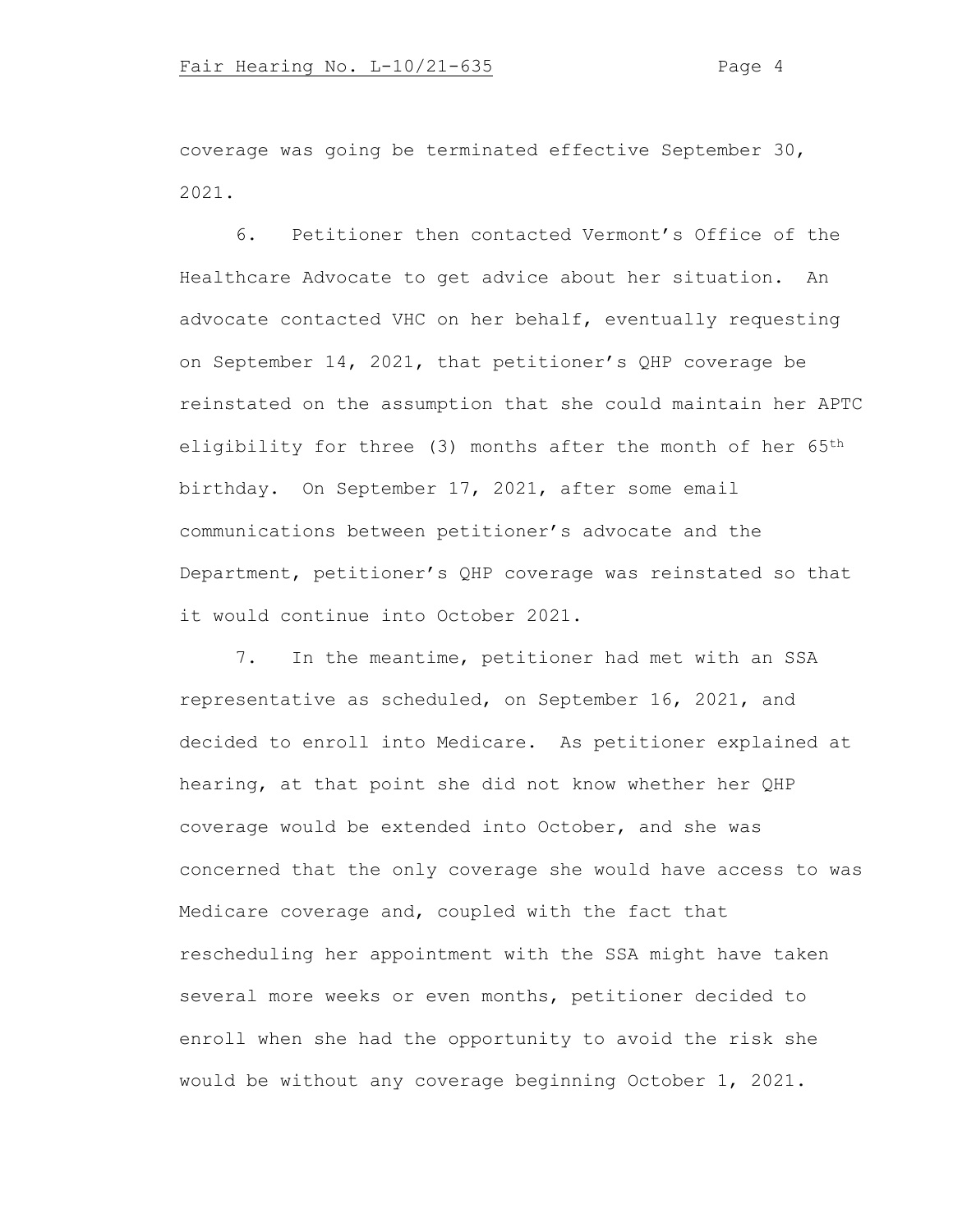8. Thus, after finding out the next day (September 17<sup>th</sup>) that her QHP coverage had been reinstated, petitioner informed her advocate that she wanted to terminate the coverage as of September 30, 2021.<sup>3</sup> This request was communicated to VHC, and petitioner's QHP coverage was terminated effective September 30, 2021. This appeal followed.

9. On appeal, petitioner requests that the Department reimburse her for the costs she incurred when she (in her view, prematurely) switched from her QHP to Medicare coverage starting in October 2021. Petitioner also requests that the Department assure that "the correct information" about APTC and Medicare eligibility is given to VHC staff as well as the SHIP offices around the state. Petitioner estimates that her out-of-pocket costs for her early enrollment into Medicare amount to \$761, comprised of her Medicare premiums for two months and co-pays for services, minus the QHP premiums she would have owed for October and November 2021. Petitioner indicates she would have enrolled into Medicare on December 1, 2021, and kept her QHP until then, had her QHP not been

<sup>&</sup>lt;sup>3</sup> At hearing, petitioner indicated that she did not look into whether there was any way to request that the SSA delay her Medicare enrollment, after already enrolling on September 16th.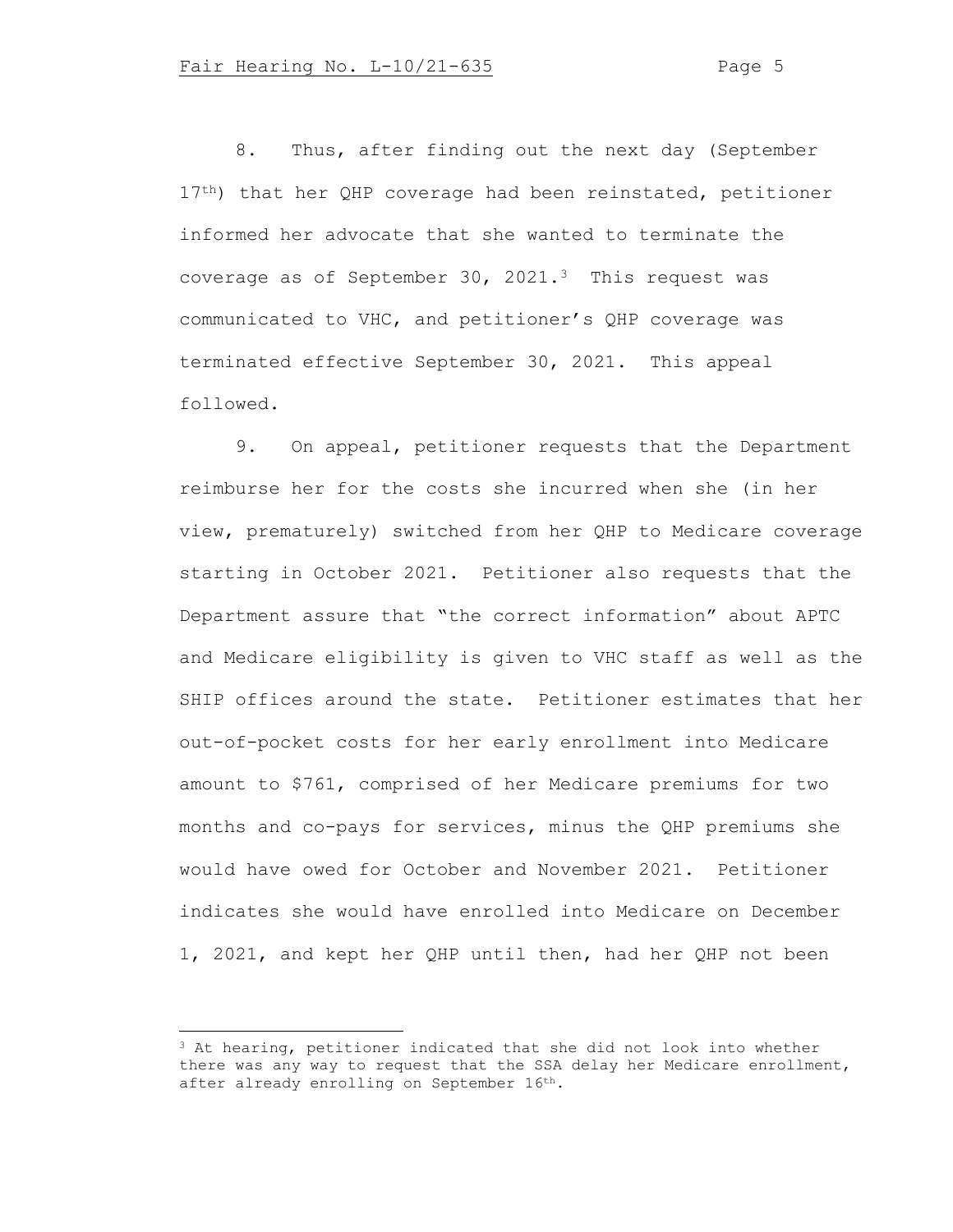initially terminated as of September 30, 2021, in her view setting in motion the above events.

10. The Department argues that petitioner's request does not fall within the Board's jurisdiction. The Department argues further that VHC granted petitioner's request to reinstate her coverage within a few days after petitioner's advocate made that request. While the Department acknowledged at hearing that an "error" was made when petitioner was initially terminated from her QHP, the Department argues that this error was corrected within a few days after petitioner made the request to be reinstated, and – as noted above – that the Board does not have jurisdiction over the remedy sought by petitioner, in any event.

11. The Department does not have any control over the Medicare enrollment process or Vermont's SHIP offices. At hearing, the Department indicated that it does aim to improve VHC's processes and in that respect will always consider input on ways to do so, including reports of customer experiences with VHC's customer service line.

# ORDER

Petitioner's appeal is dismissed as beyond the Board's jurisdiction.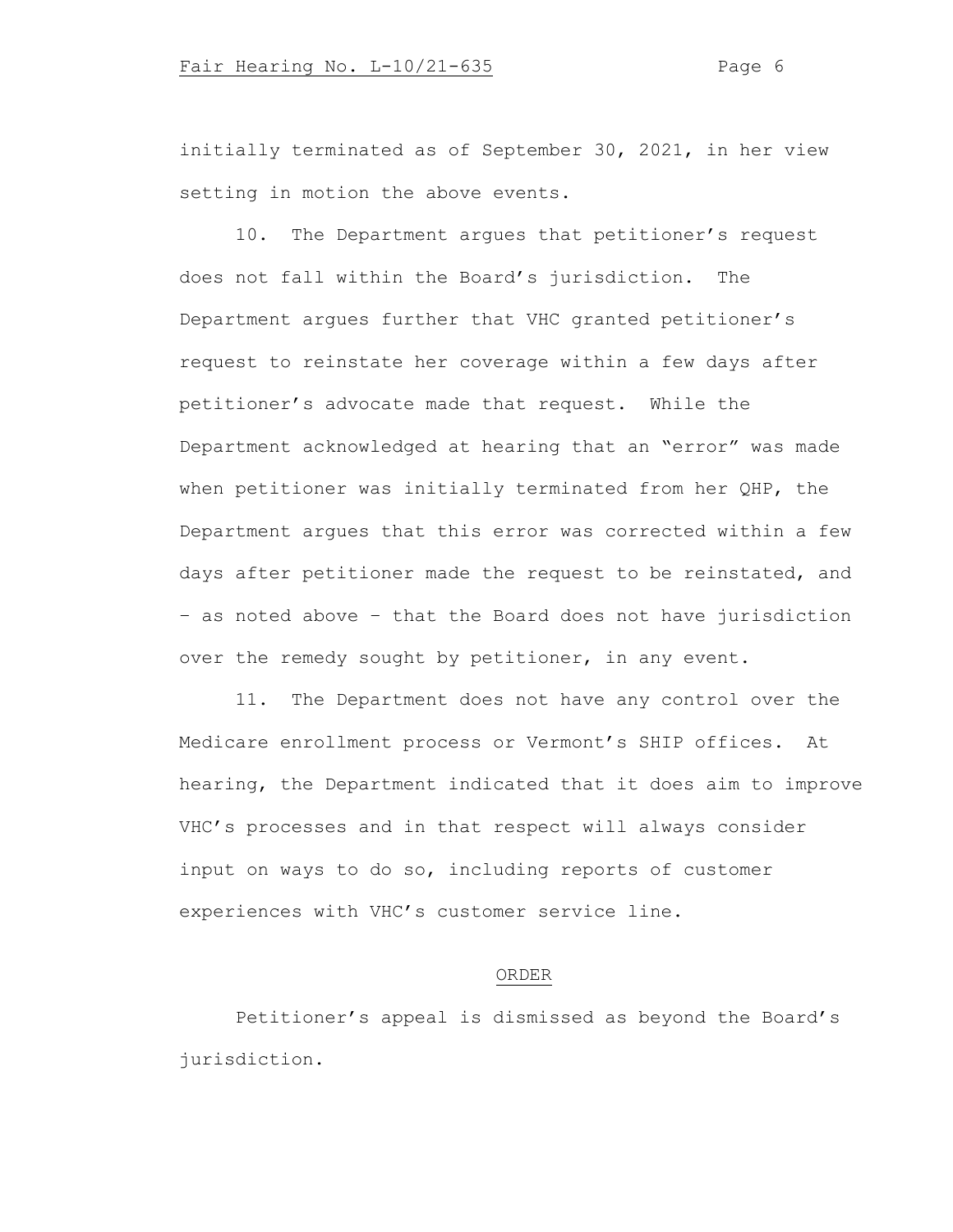#### REASONS

Review of the Department's determination is de novo. The Department has the burden of proof at hearing if terminating or reducing existing benefits; otherwise the petitioner bears the burden. *See* Fair Hearing Rule 1000.3.0.4.

This case presents a threshold jurisdictional question of whether the relief sought by petitioner is available in this forum. The Board's jurisdictional statute provides that:

(a) An applicant for or a recipient of assistance, benefits, or social services from the Department for Children and Families, of Vermont Health Access, of Disabilities, Aging, and Independent Living, or of Mental Health, or an applicant for a license from one of those departments, or a licensee may file a request for a fair hearing with the Human Services Board. An opportunity for a fair hearing will be granted to any individual requesting a hearing because his or her claim for assistance, benefits, or services is denied, or is not acted upon with reasonable promptness; or because the individual is aggrieved by any other Agency action affecting his or her receipt of assistance, benefits, or services, or license or license application; or because the individual is aggrieved by Agency policy as it affects his or her situation.

\* \* \* \*

(d) After the fair hearing, the Board may affirm, modify, or reverse decisions of the Agency; it may determine whether an alleged delay was justified; and it may make orders consistent with this title requiring the Agency to provide appropriate relief including retroactive and prospective benefits…